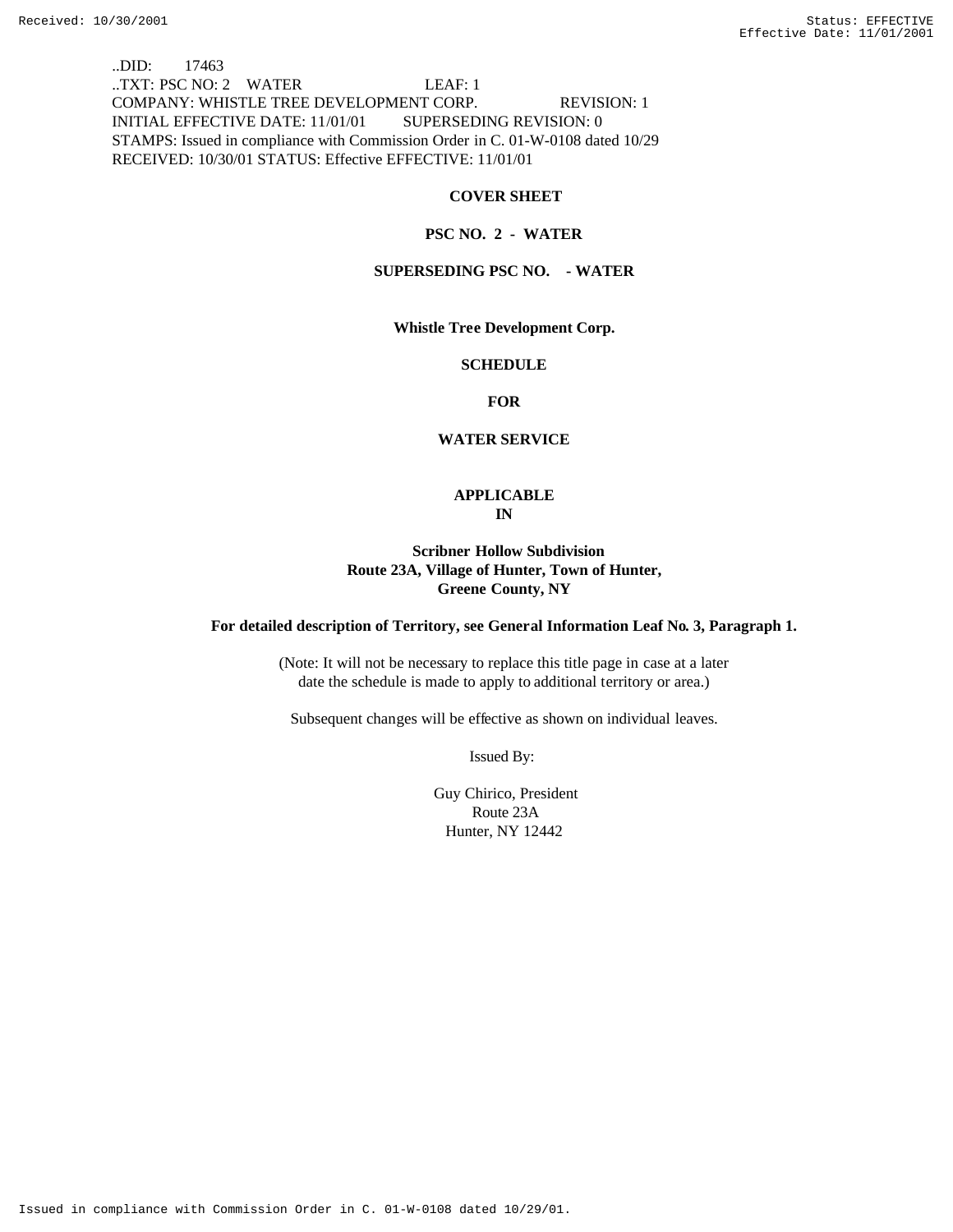..DID: 17471 ..TXT: PSC NO: 2 WATER LEAF: 2 COMPANY: WHISTLE TREE DEVELOPMENT CORP. REVISION: 1 INITIAL EFFECTIVE DATE: 11/01/01 SUPERSEDING REVISION: 0 STAMPS: Issued in compliance with Commission Order in C. 01-W-0108 dated 10/29 RECEIVED: 10/30/01 STATUS: Effective EFFECTIVE: 11/01/01

### **TABLE OF CONTENTS**

### **GENERAL INFORMATION LEAF NO.**

| 1. | Territory                                                      | 3         |
|----|----------------------------------------------------------------|-----------|
| 2. | <b>Application for Water Service</b>                           | 3         |
| 3. | Deposits - Security                                            | 3         |
| 4. | Deposits - Interest                                            | 4         |
| 5. | Deposits - Return                                              | 4         |
| 6. | Deposits - Other                                               | 4         |
| 7. | <b>General Rules</b>                                           | $5 - 6$   |
| 8. | Metered Service                                                | $6 - 7$   |
| 9. | <b>Unmetered Service</b>                                       | 7         |
|    | 10. Extension of Mains                                         | 7         |
|    | 11. Discontinuance of Service - Non-payment                    | $7 - 8$   |
|    | 12. Discontinuance of Service - Other                          | $8 - 9$   |
|    | 13. Discontinuance of Residential Service - Special Procedures | 9         |
|    | 14. Deferred Payment Agreements                                | 9         |
|    | 15. Complaint Handling Procedures                              | 10        |
|    | 16. Restoration of Service                                     | $10 - 11$ |
|    | 17. Interest on Customer Overpayments                          | 11        |
|    | 18. Regulation                                                 | 11        |
|    | <b>RATES</b><br>Service Classification No. 1                   | 12        |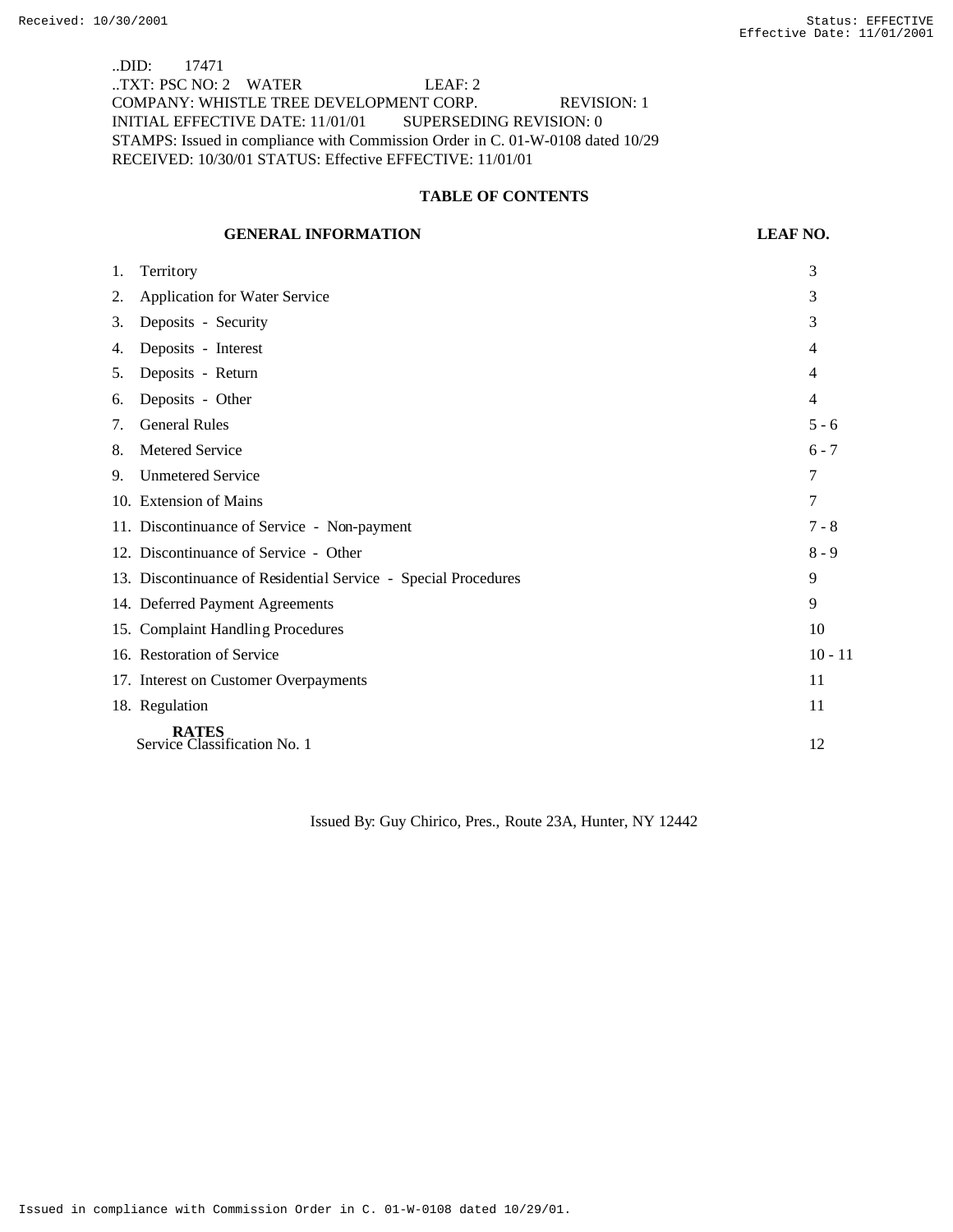..DID: 17472 ..TXT: PSC NO: 2 WATER LEAF: 3 COMPANY: WHISTLE TREE DEVELOPMENT CORP. REVISION: 1 INITIAL EFFECTIVE DATE: 11/01/01 SUPERSEDING REVISION: 0 STAMPS: Issued in compliance with Commission Order in C. 01-W-0108 dated 10/29 RECEIVED: 10/30/01 STATUS: Effective EFFECTIVE: 11/01/01

## **GENERAL INFORMATION**

1. Territory (County, Town, Development, Streets, etc.)

 Scribner Hollow Subdivision Route 23A, Village of Hunter, Town of Hunter Greene County, NY 12442

- 2. Application for Water Service
	- A. Written application for service may be required.
	- B. A separate application may be required for each premises.
	- C. Premises may be subject to inspection by the company.
	- D. Applications need not be accepted from customers with charges due on any water accounts with the company. The company must accept an application if the customer enters into a deferred payment agreement.
	- E. Service pipe installations are subject to company approval.

#### Deposits - Security

- A. As a condition of receiving service, the company may require a deposit from customers that are delinquent (having a bill remaining unpaid 23 days from the date mailed), seasonal, short term or temporary or who have had service terminated for non-payment during the preceding 6 months. In addition, a deposit may also be required from a non-residential customer whose credit has not been established with the company. A delinquent customer shall be provided with a written notice 20 days before the deposit is assessed which states that failure to make timely payments will permit the company to require a deposit from such customer.
- B. Deposits from applicants and customers may not exceed two times the estimated average monthly bill for a calendar year, except in the case of customers whose usage varies widely where deposits may not exceed twice the average monthly bill for the peak season.
- C. The company shall perform an annual review of the billing history of every customer who has a deposit with the company to assure that a deposit is still required under (3A) above and that the amount of the deposit conforms with (3B) above. The company reserves the right to review the deposit at any time. If a review shows that the deposit held falls short of the amount the company may require by 25 percent or more, the company may require the payment of an additional amount. If a review shows that the deposit held exceeds the amount required by 25 percent or more, the company shall refund the excess to the customer. The customer may request a downward revision of the deposit.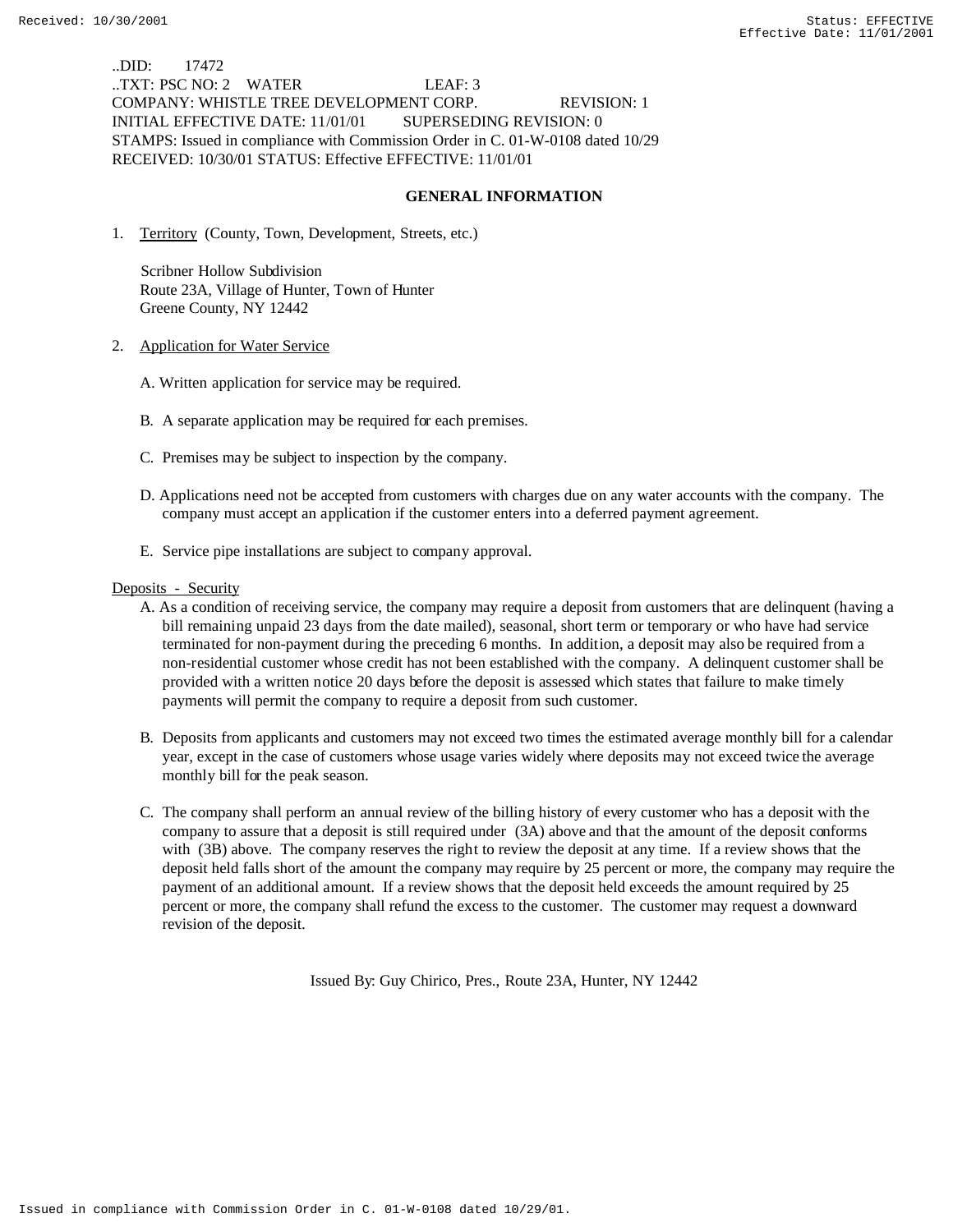..DID: 17473 ..TXT: PSC NO: 2 WATER LEAF: 4 COMPANY: WHISTLE TREE DEVELOPMENT CORP. REVISION: 1 INITIAL EFFECTIVE DATE: 11/01/01 SUPERSEDING REVISION: 0 STAMPS: Issued in compliance with Commission Order in C. 01-W-0108 dated 10/29 RECEIVED: 10/30/01 STATUS: Effective EFFECTIVE: 11/01/01

# **GENERAL INFORMATION**

### 4. Deposits - Interest

Every deposit shall earn simple interest at the rate per annum prescribed by the Public Service Commission. The interest must be paid to customers when the deposit is returned. If the deposit has been held for 12 consecutive months or more, the interest must be credited to the customer no later than the first bill rendered after the next succeeding first day of October and at the end of each succeeding 12 month period.

#### Deposits B Return

- A. The company shall return to a customer a deposit or portion of a deposit and all interest thereon no more than 30 days after:
	- (1) the day the account is closed and all bills are paid; or
	- (2) the date of the first bill for service rendered after a 12 month period during which time the customer was not delinquent, provided there is no other basis for the company to request a deposit; or
	- (3) a review of the deposit shows that a reduction of the deposit is warranted.
- B. A deposit or portion of a deposit plus interest thereon that is subject to return may be credited to the customer's account in the amount of any outstanding charges. If any balance remains, a refund check shall be issued.
- 6. Deposits Other
	- A. In the event that the applicant desires service for a trailer or other non-permanent structure, he shall deposit with the company all costs of the connection of such service. Said deposit shall bear simple interest as required above and shall be refunded at the end of 10 years, or sooner in the event that a permanent structure for such service connection is completed.
	- B. The company may also require deposits from customers to guarantee future payments as set forth in lawn sprinkler, main extension, or other forms of contracts which are in a form approved by the Public Service Commission. The interest rates for these deposits will be the same as the interest rates for security deposits and such interest will be credited to the customer as prescribed by Commission rules.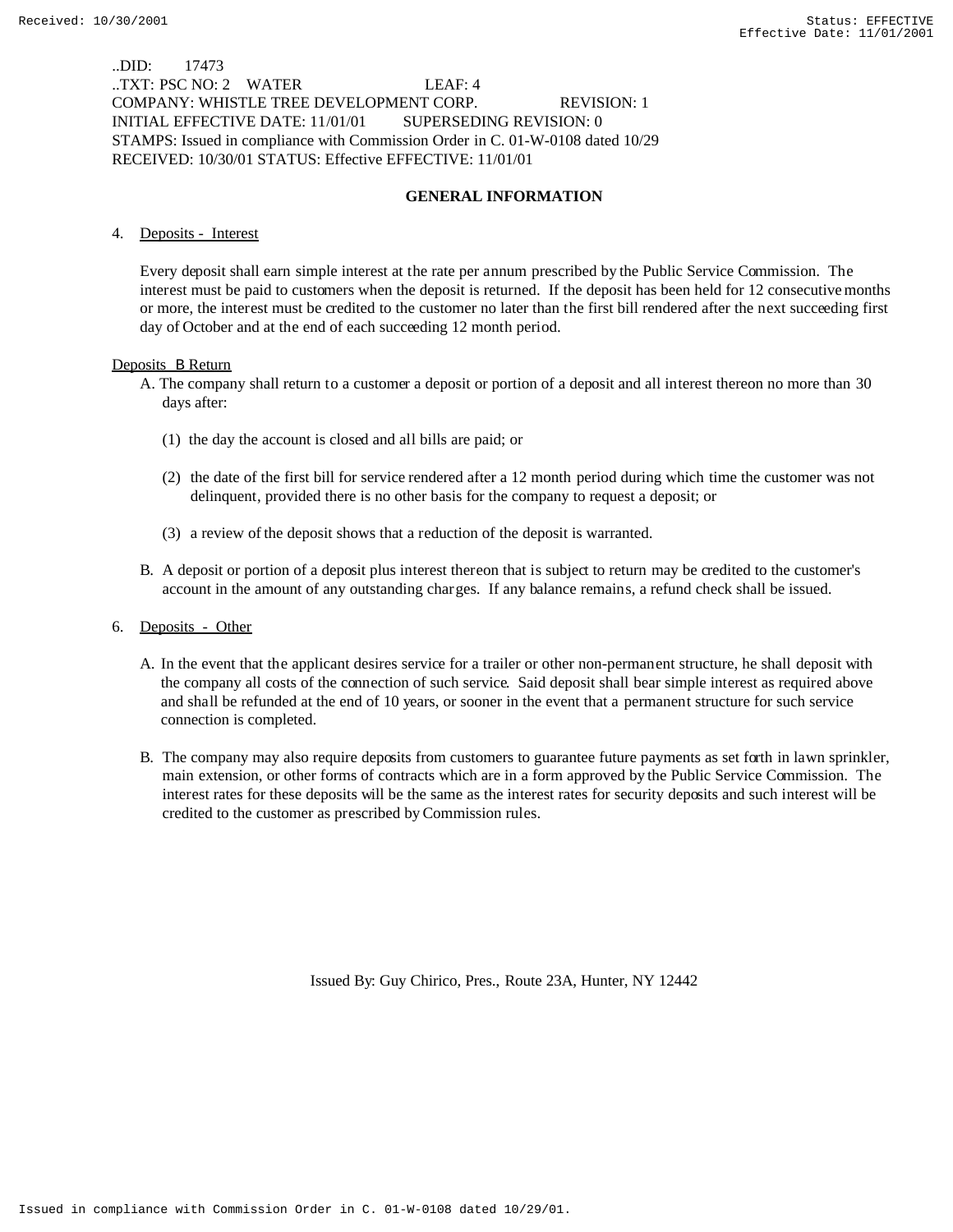..DID: 17474 ..TXT: PSC NO: 2 WATER LEAF: 5 COMPANY: WHISTLE TREE DEVELOPMENT CORP. REVISION: 1 INITIAL EFFECTIVE DATE: 11/01/01 SUPERSEDING REVISION: 0 STAMPS: Issued in compliance with Commission Order in C. 01-W-0108 dated 10/29 RECEIVED: 10/30/01 STATUS: Effective EFFECTIVE: 11/01/01

# **GENERAL INFORMATION**

## 7. General Rules

- A. Customers must provide 10 days' written notice prior to the date on which termination of service is requested or prior to a change of occupancy, until which date the customer will be responsible for payment of service.
- B. Fire hydrants shall not be used without the written permission of the company or unless in conformance with filed fire protection tariff provisions.
- C. The company will not be liable for damage resulting from the presence of its facilities, supply, or use of water service, except damage resulting from gross negligence of the company.
- D. The company may shut off water in its mains to make repairs and extensions. Where possible, proper advance notice will be made to customers affected.
- E. The use of water for sprinkling, swimming pools, or other less essential uses may be restricted or prohibited where such use may unreasonably reduce the adequacy of service for other domestic purposes.
- F. There must be a separate service for each premises.
- G. Installation of service pipes and mains will not normally be made when the ground is frozen.
- H. The customer is responsible for service pipes and plumbing within the property line. Any plumbing work done on the customer's service pipe is subject to approval by the company. No underground work shall be covered up until it has been inspected and approved by the company.
- I. All leaks on customer premises or the customer portion of the service pipe must be repaired as soon as possible.
- J. All mains, services (up to the property line) and other water system facilities will be maintained and replaced by the company.
- K. The company will supply water in the distribution system at pressures between 20 and 100 pounds per square inch (psi) and will strive, where practicable, to maintain a normal working pressure of 60 psi with a minimum of 35 psi. If the company makes changes to its system which cause the pressure to increase to over 100 psi to existing customers, the company will be responsible for the first installation of the necessary equipment in the customer's premises. From that point on the equipment will be considered part of the customer's internal plumbing and the customer will be responsible for its maintenance or replacement. If a water pressure reducing valve, in the customer's or applicant's opinion, is necessary or desired to safeguard the plumbing, it is the customer's or applicant's responsibility to purchase, install and maintain this equipment. Where a pressure reducing valve is used it is also advisable to install a suitable pressure relief valve. All installations will comply with the local building codes and standards and are considered a part of the customer's internal plumbing.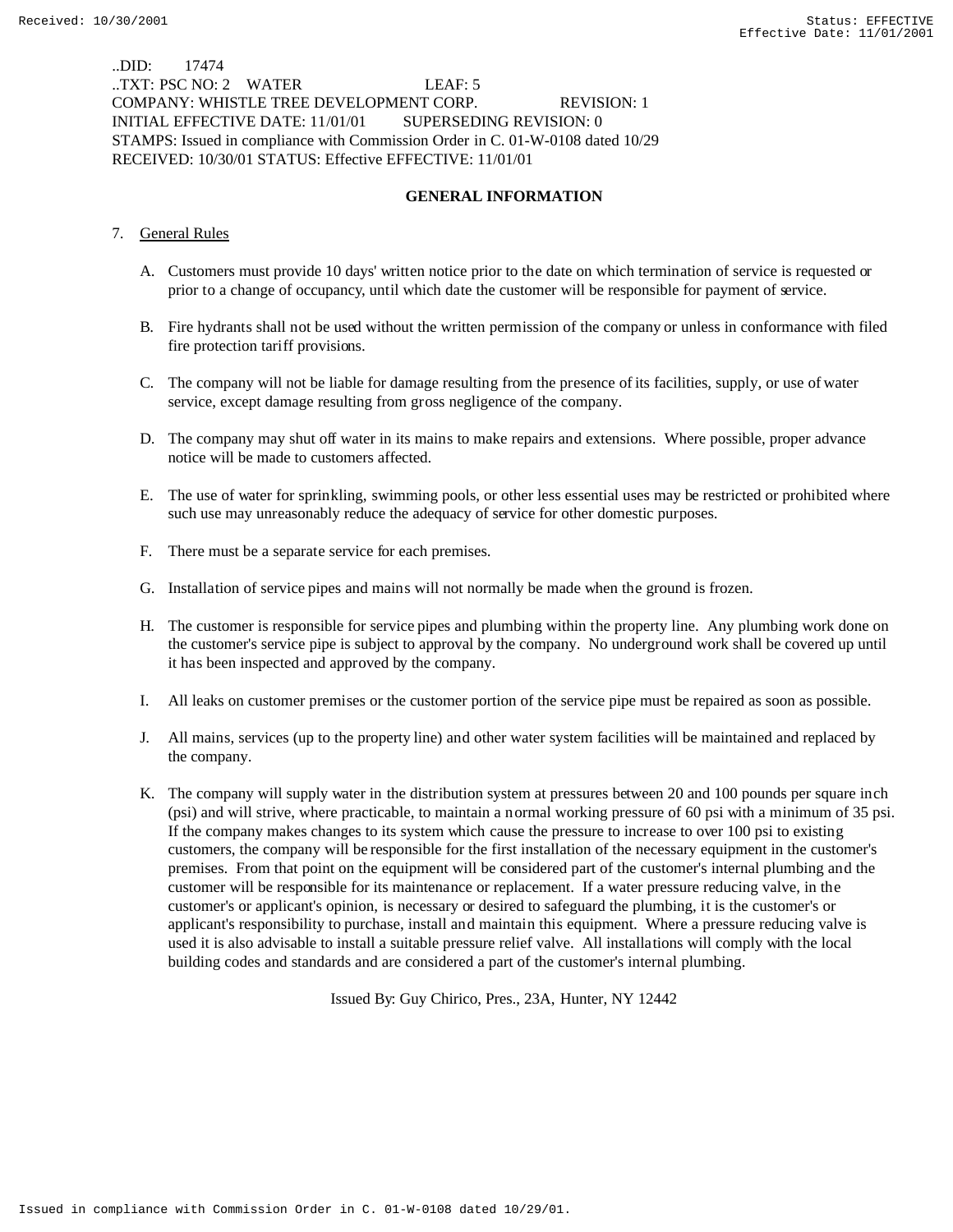..DID: 17475 ..TXT: PSC NO: 2 WATER LEAF: 6 COMPANY: WHISTLE TREE DEVELOPMENT CORP. REVISION: 1 INITIAL EFFECTIVE DATE: 11/01/01 SUPERSEDING REVISION: 0 STAMPS: Issued in compliance with Commission Order in C. 01-W-0108 dated 10/29 RECEIVED: 10/30/01 STATUS: Effective EFFECTIVE: 11/01/01

# **GENERAL INFORMATION**

- L. Where an applicant is seeking service at an elevation or gradient which could not otherwise be adequately serviced by existing plant, the company will require that the applicant bear the additional cost of providing such extraordinary service, or in the alternative, require the applicant to purchase, install and maintain the necessary special equipment, such as a hydro-pneumatic system, needed to serve the premises. The installation of a hydropneumatic system as part of the customer's internal plumbing may be subject to approval of the Health Department and should comply with local building codes and standards.
- M. Cross connections to water sources other than the company's or with other facilities are strictly prohibited. Customers must, at their expense, install and maintain such backflow prevention devices as may be required by the company in accordance with good water works practice or applicable laws or regulations.
- N. Customers must permit company representatives to enter their premises on reasonable request for purposes relating to the operation and maintenance of the company's system, including inspection of the customer's and the company's facilities, installation, reading, testing, replacement and removal of meters, and terminating and restoring service.
- O. No person shall maliciously, willfully or negligently break, damage, destroy, uncover, deface, block access to or tamper with any pipe, valve, meter, structure, appurtenance or equipment which is a part of the water works system.
- 8. Metered Service (if applicable and provided for in Service Class No. or Nos. )
	- A. A meter of a type approved by the Commission is required for each premises.
	- B. The company will furnish, install, and maintain the meter. Unless the meter register is set at zero, the company shall attach a tag with the date and meter dial reading at the time of installation.
	- C. The customer will provide a location for the meter acceptable to the company and will be responsible for the cost of repairing damage resulting from human interference, frost, backflow of hot water, or other such causes.
	- D. Where the company agrees it is necessary to set a meter outside the building, it shall be installed at the expense of the customer in a pit acceptable to the company which is both water-tight and frostproof. The cover of the pit shall be fastened with a convenient locking device. Where the distance from the property line to the front wall of the building is greater than 75 feet, the company may require that the meter be set in a pit at or near the property line. If the pit is to be installed on property not owned or controlled by the customer, written consent of the owner of the property shall be obtained prior to the installation.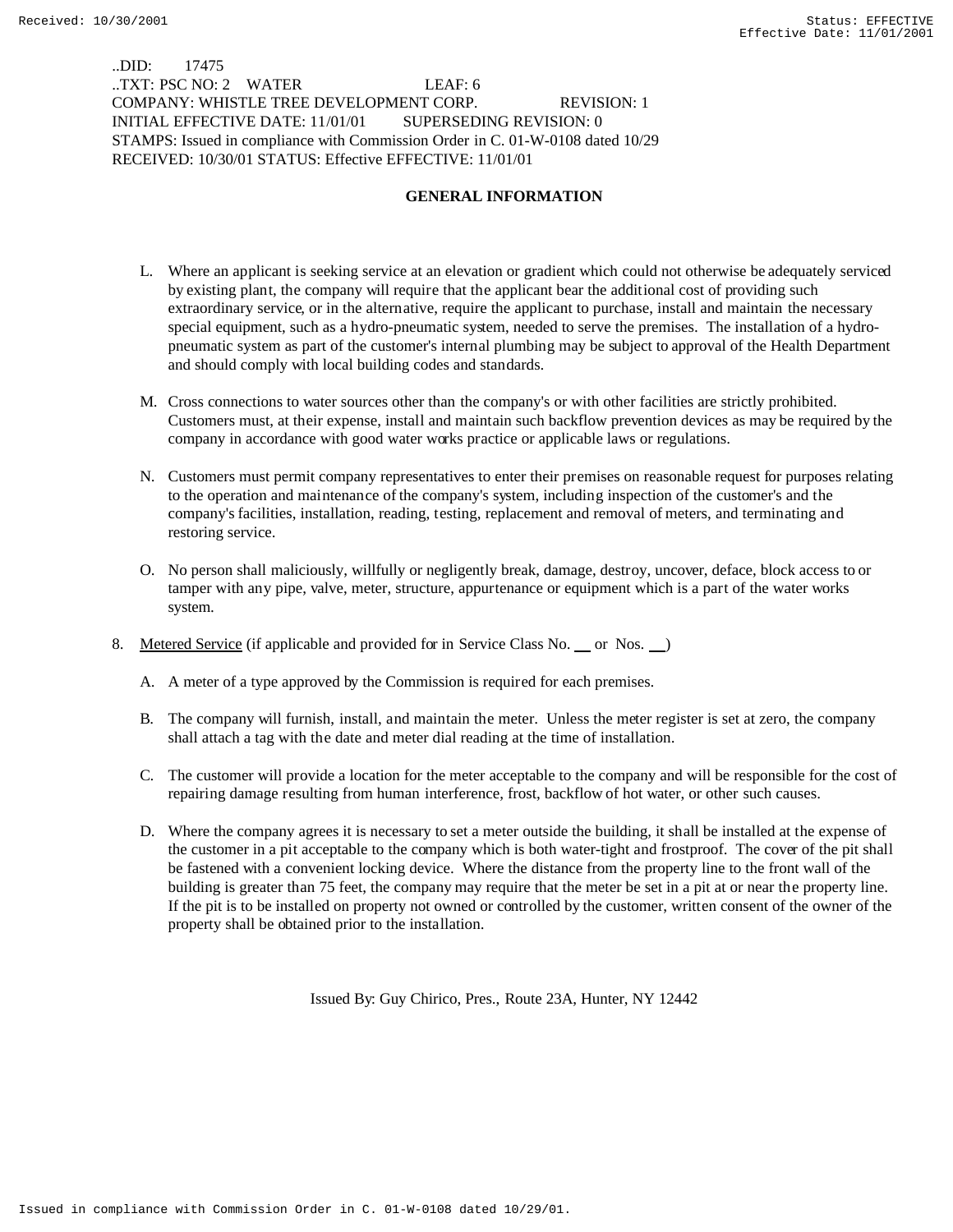..DID: 17464 ..TXT: PSC NO: 2 WATER LEAF: 7 COMPANY: WHISTLE TREE DEVELOPMENT CORP. REVISION: 1 INITIAL EFFECTIVE DATE: 11/01/01 SUPERSEDING REVISION: 0 STAMPS: Issued in compliance with Commission Order in C. 01-W-0108 dated 10/29 RECEIVED: 10/30/01 STATUS: Effective EFFECTIVE: 11/01/01

# **GENERAL INFORMATION**

- E. The company reserves the right to remove, test, and replace the meter.
- F. The company shall afford the customer an opportunity to verify the final reading of any water meter removed from the premises and obtain the customer's signature on a meter removal card which shows the date removed and the reading.
- G. Meters will be tested in conformance with rules of the Public Service Commission. In the case of a disputed account involving the accuracy of the meter, the company will have the meter tested upon the request of the customer. Should the customer request to have a second meter test within 1 year, the customer will be responsible for the actual cost incurred to have the meter tested including the cost to remove the meter, payable in advance to the company. This fee will be refunded if the meter's final weighted average is found to register in excess of 100 percent. Adjustments in bills for over-registration of the meter will be made in accordance with the current rules of the Public Service Commission.
- H. Bills will show meter readings and the dates read.
- I. Bills will be reasonably estimated where a meter has been inaccessible and will be so indicated on the bill.
- J. Where a meter has ceased to register or its percentage of accuracy cannot be determined, an estimated bill for the current period may be rendered. For all other periods the bill shall be the minimum applicable charge.
- 9. Unmetered Service (if applicable and provided for in Service Class No. 1 or Nos.  $\Box$ )

All applicable provisions of this tariff shall apply.

10. Extension of Mains

Mains will be extended in conformance with Commission Rules and Regulations found in 16 NYCRR, Part 501.

### 11. Discontinuance of Service - Non-Payment

 Service may be discontinued under the following provisions: for non-payment of any amount due for water supplied, for failure to make any payment due under a deferred payment agreement or for meter repairs (see Section 8C), for failure to post a required deposit or for failure to pay any fee or charge accruing under the contract or tariff.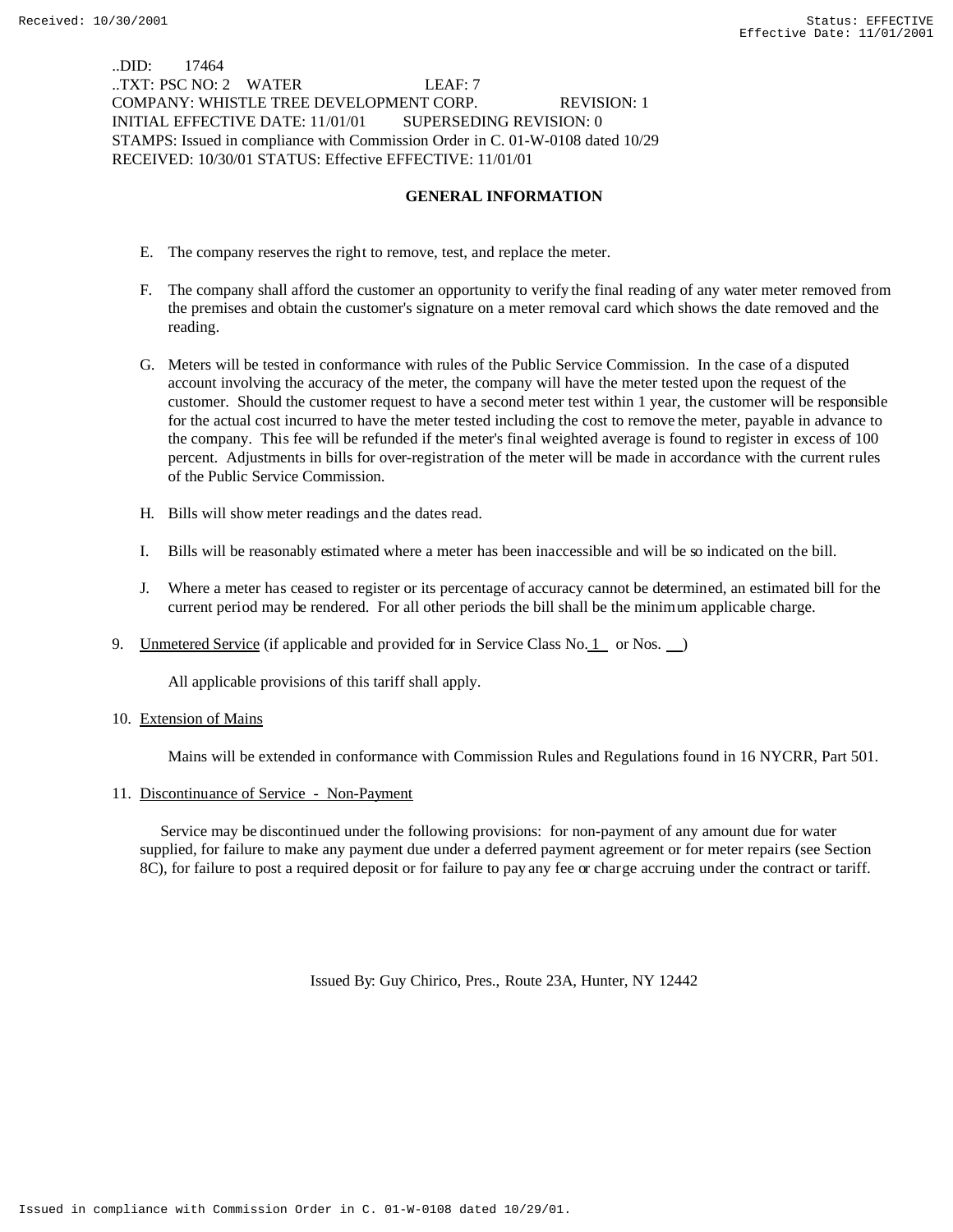..DID: 17465 ..TXT: PSC NO: 2 WATER LEAF: 8 COMPANY: WHISTLE TREE DEVELOPMENT CORP. REVISION: 1 INITIAL EFFECTIVE DATE: 11/01/01 SUPERSEDING REVISION: 0 STAMPS: Issued in compliance with Commission Order in C. 01-W-0108 dated 10/29 RECEIVED: 10/30/01 STATUS: Effective EFFECTIVE: 11/01/01

# **GENERAL INFORMATION**

- A. A bill not paid within 23 days of mailing is considered delinquent, and the company may discontinue service after complying with 16 NYCRR, Part 533 which requires: (1) 15 days written notice if served personally, or (2) 15 days after a registered letter containing such notice has been signed or refused, or (3) 18 days after mailing written notice in a post-paid wrapper. Service will not be re-established until payment of all proper arrears, charges and deposits is made or a deferred payment agreement is entered into. Receipt of a subsequently dishonored negotiable instrument in response to a notice of discontinuance shall not constitute payment of the customer's account and the company shall not be required to issue additional notice prior to discontinuance. There will be a charge for processing all returned checks equal to the bank charge plus a handling fee of \$5.00 (not to exceed the maximum allowed by section 5-328 of General Obligations Law).
- B. The company will not discontinue service to residential premises for non-payment of bills on a Friday, Saturday, Sunday, public holiday (as defined in General Construction Law), or on a day on which the utility's main office is closed. Discontinuance can only take place from Monday to Thursday between the hours of 8 a.m. and 4 p.m.
- C. The company will not discontinue service for non-payment of bills to any person or entity receiving public assistance if the payment for such service is to be paid directly by the Department of Social Services or by the local Social Services representatives.
- 12. Discontinuance of Service Other
	- A. Service rendered under any application, contract or agreement may be discontinued by the company after reasonable notice for any of the following reasons:
		- (1) For willful or indifferent waste of water due to any cause or for non-authorized use of water.
		- (2) For failure to protect from damage the meter and connection, or for failure to protect and maintain the service pipe or fixtures on the property of the customer in a condition satisfactory to the company.
		- (3) For tampering with any meter, connections, service pipe, curb cock, seal or any other appliance of the company controlling or regulating the customer's water supply.
		- (4) For failure to provide the company's employees reasonable access to the premises supplied, or for obstructing the way of ingress to the meter or any other appliances controlling or regulating the customer's water supply.
		- (5) In case of vacancy of the premises.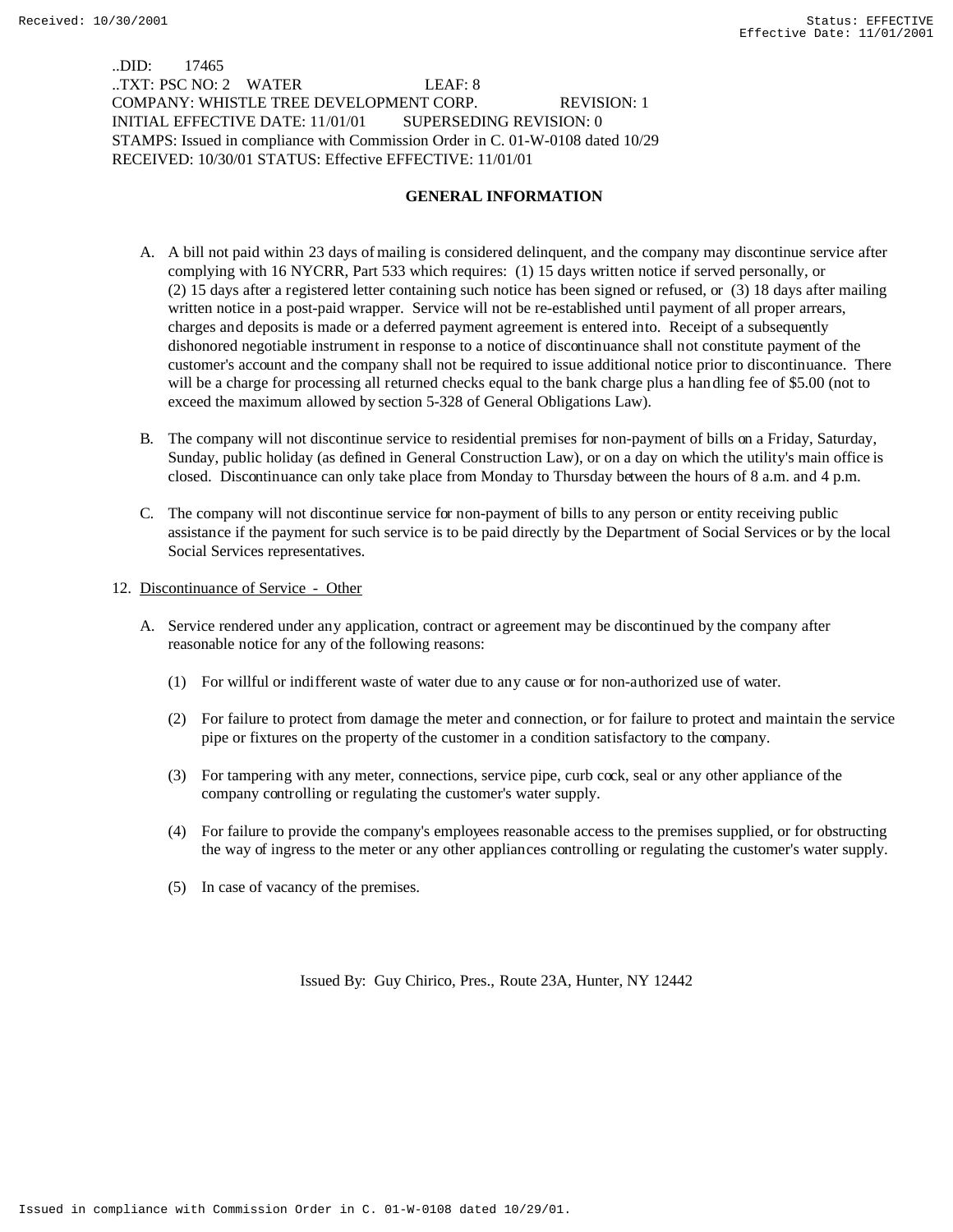..DID: 17466 ..TXT: PSC NO: 2 WATER LEAF: 9 COMPANY: WHISTLE TREE DEVELOPMENT CORP. REVISION: 1 INITIAL EFFECTIVE DATE: 11/01/01 SUPERSEDING REVISION: 0 STAMPS: Issued in compliance with Commission Order in C. 01-W-0108 dated 10/29 RECEIVED: 10/30/01 STATUS: Effective EFFECTIVE: 11/01/01

## **GENERAL INFORMATION**

- (6) For cross connections.
- (7) For submetering or reselling water.
- (8) For non-compliance with water usage restrictions.
- (9) For violation of any rule or regulation of the company as filed with the Public Service Commission, provided such violation affects the reliability or integrity of the water system.
- B. Written notice of discontinuance of service shall contain the information required by 16 NYCRR Section 533.3 and will be given except in those instances where a public health hazard exists.
- C. The company may, at any time, temporarily discontinue water service in case of accident, or for the purpose of making connections, alterations, repairs, changes, etc.
- D. Except as stated in the preceding paragraph, or in the case of a violation that threatens the integrity of the water system, the company shall not discontinue service to any customer on a Friday, Saturday, Sunday, Public Holiday or on a day when the company is not open for business. Public Holiday shall refer to those holidays defined in the General Construction Law.

## 13. Discontinuance of Residential Service - Special Procedures

 If termination of service would result in serious impairment to health and safety, the company must delay the termination of service or, if service has already been terminated, must restore service, for thirty days under the following conditions:

- A. all occupants are either blind, disabled, 62 years of age or older or 18 years of age or under;
- B. a medical emergency exists; or
	- C. if heating would be affected between November 1 and April 1.

 It is the customer's responsibility to notify the company that such conditions exist and to provide any required documentation. The company may require that the customer make appropriate arrangements to pay any arrears as well as pay current bills.

### 14. Deferred Payment Agreements

 In addition to those circumstances in Section 13, the company will consider granting customers reasonable payment terms in cases where a customer is threatened with termination of service, or where the company has issued a backbill to a customer. Any such agreement may require the customer to make a reasonable down payment, and to pay current bills when issued.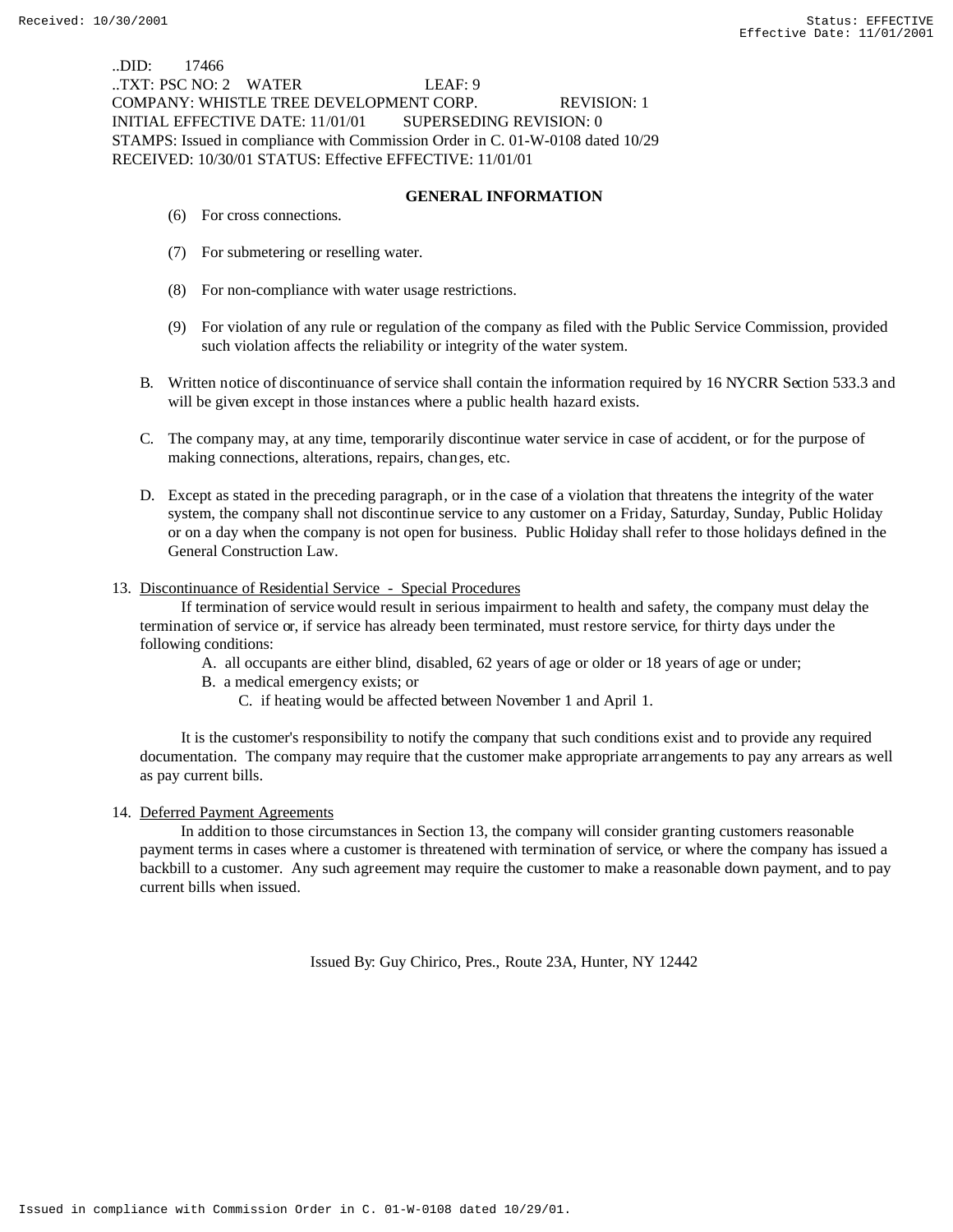..DID: 17467 ..TXT: PSC NO: 2 WATER LEAF: 10 COMPANY: WHISTLE TREE DEVELOPMENT CORP. REVISION: 1 INITIAL EFFECTIVE DATE: 11/01/01 SUPERSEDING REVISION: 0 STAMPS: Issued in compliance with Commission Order in C. 01-W-0108 dated 10/29 RECEIVED: 10/30/01 STATUS: Effective EFFECTIVE: 11/01/01

## **GENERAL INFORMATION**

15. Complaint Handling Procedures

- A. The company will promptly investigate and evaluate all complaints received from customers regarding bills for service rendered or required deposits. The results of the company's findings will be reported to the customer. During the period of investigation and evaluation, service will not be discontinued, nor shall a new notice of termination be issued, provided, however, that the customer will be required to pay the undisputed portion of any balance due, which may include bills for current usage.
- B. After the completion of such an investigation, if the company determines that the disputed service has been rendered, or that the disputed charge or deposit is proper in whole or in part, the company may require that the full bill or deposit be paid. Appropriate notices of the determination shall be given to the customer, and where notice of discontinuance of service was previously sent, or is served with the determination, such notice shall include a statement advising the customer of the availability of the Commission's complaint handling procedures, including the address and telephone number of the Department's Consumer Services Division. Where prior notice of discontinuance was sent, company procedure provides for discontinuance of service if customer fails to pay the proper amount due and owing within 5 days after notice of the company determination was served personally on the customer or at least 8 days after mailing of the notice. Under no circumstances will discontinuance of service occur if so precluded by the Commission.
- C. In situations where the complaint procedures of the Commission have been invoked and it is determined that the disputed service has been rendered or that the disputed charge or deposit is proper and prior notice of discontinuance was sent, a customer's service will not be discontinued for failure to pay the amount found due and owing until at least 5 days after notice of the Commission's determination, where personal service is made, or at least 8 days after mailing of such a notice.

### 16. Restoration of Service

 A charge will be made to restore service after discontinuance at the customer's request, for non-payment or for violation of these rules.

This charge will be \$50.00 during normal business hours (8:00 am to 4:00 pm, Monday through Friday), \$75.00 outside of normal business hours Monday through Friday and \$75.00 on weekends or public holidays. The holidays for which the \$75.00 charge will apply are as follows:

New Year's Day Labor Day Dr. Martin Luther King, Jr. Day Columbus Day Lincoln's Birthday Veteran's Day Washington's Birthday Thanksgiving Day Memorial Day Christmas Day Independence Day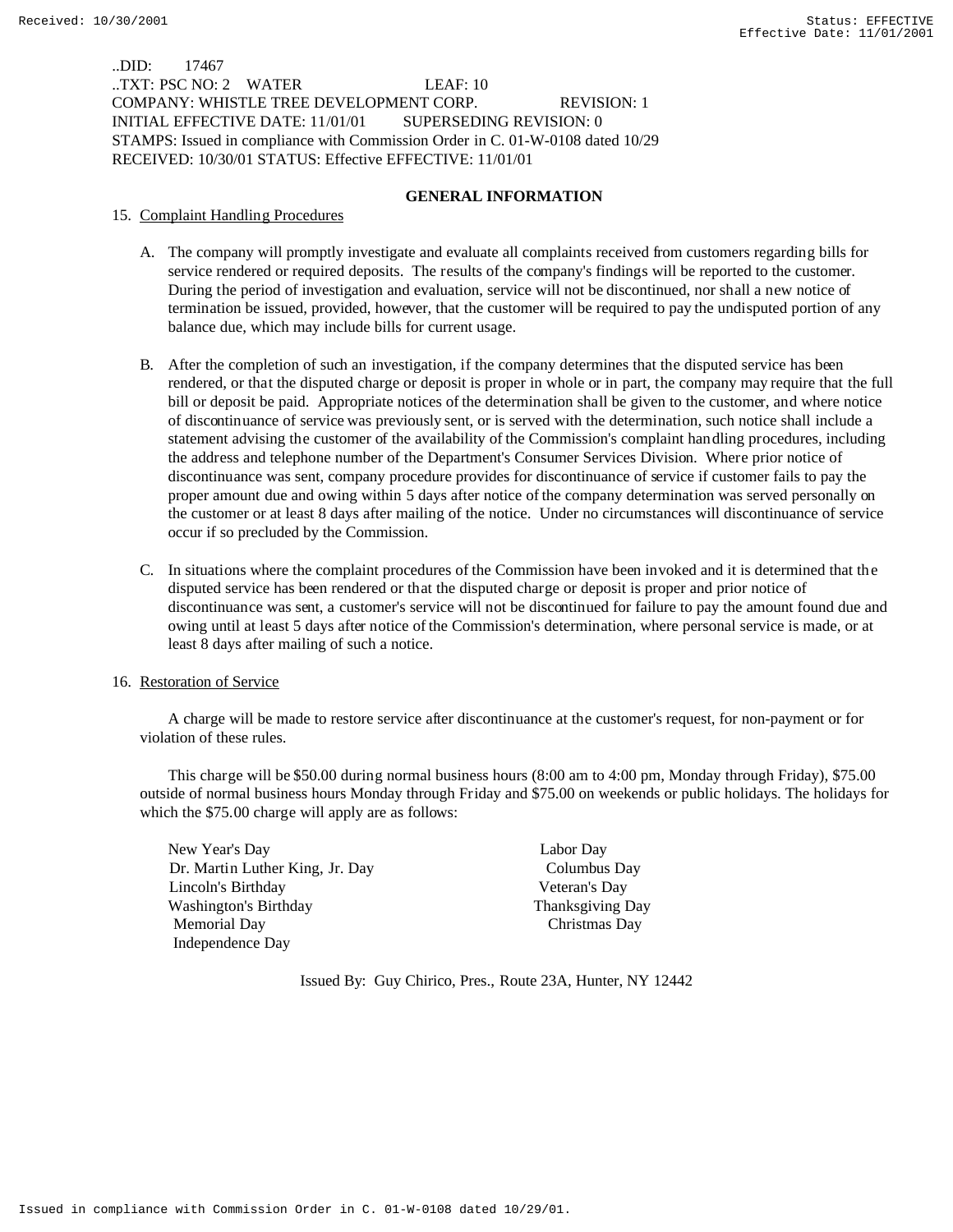# ..DID: 17469 ..TXT: PSC NO: 2 WATER LEAF: 11 COMPANY: WHISTLE TREE DEVELOPMENT CORP. REVISION: 1 INITIAL EFFECTIVE DATE: 11/01/01 SUPERSEDING REVISION: 0 STAMPS: Issued in compliance with Commission Order in C. 01-W-0108 dated 10/29 RECEIVED: 10/30/01 STATUS: Effective EFFECTIVE: 11/01/01

# **GENERAL INFORMATION**

In a case where service is being restored after discontinuance for non-payment, the company may require full payment of all arrears as well as the restoration of service charge. If the company and the customer have entered into some form of payment agreement, the agreed upon down payment may be required before service will be restored.

If it becomes necessary to disconnect service at the main because of willful acts of a customer, the service restoration charge will include the actual costs incurred by the company to disconnect and reconnect the service.

#### 17. Interest on Customer Overpayments

The company will provide interest on a customer overpayment as follows:

- A. A customer overpayment is defined as payment by the customer to the company in excess of the correct charge for water service supplied to the customer which was caused by erroneous billing by the utility.
- B. The rate of interest on such amounts shall be the greater of the unadjusted customer deposit rate or the applicable late payment rate, if any, for the service classification under which the customer was billed. Interest shall be paid from the date when the customer overpayment was made, adjusted for any changes in the deposit rate or late payment rate, and compounded monthly, until the date when the overpayment was refunded.
- C. The company will not pay interest on customer overpayments that are refunded within 30 days after such overpayment is received by the company.

#### 18. Regulation

 All matters, rules and other situations concerning the rendering of water service which are not specifically covered herein or in a provision of the New York State Codes, Rules and Regulations and which are subject to the jurisdiction of the Public Service Commission, and for which a customer and the company cannot agree as to an equitable and fair solution will be referred to said Commission to be resolved. Either the customer or the company may request that a rule or provision of this tariff be changed for a particular situation.